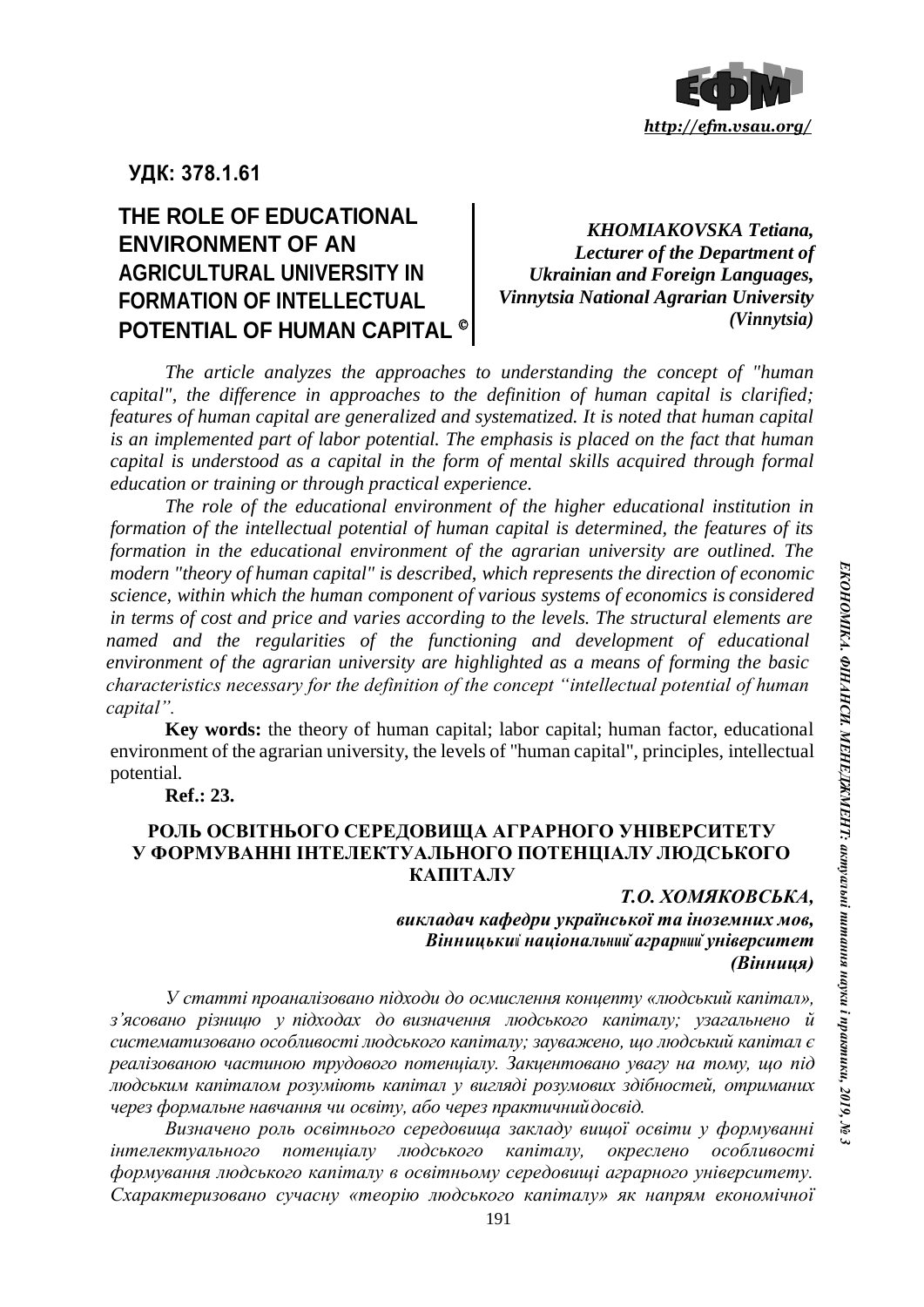

*науки, в межах якого людський складник економічних систем різного масштабу розглядається у термінах вартості та ціни і розрізняється за рівнями. Названо структурні елементи й висвітлено закономірності функціонування та розвитку освітнього середовища аграрного університету як засобу формування основних характеристик, необхідних для визначення поняття «інтелектуальний потенціал людського капіталу».*

**Ключові слова:** теорія людського капіталу; трудовий капітал; людський фактор, освітнє середовище аграрного університету, рівні «людського капіталу», принципи, інтелектуальний потенціал.

**Літ.: 23.**

## **РОЛЬ ОБРАЗОВАТЕЛЬНОЙ СРЕДЫ АГРАРНОГО УНИВЕРСИТЕТА В ФОРМИРОВАНИИ ИНТЕЛЛЕКТУАЛЬНОГО ПОТЕНЦИАЛА ЧЕЛОВЕЧЕСКОГО КАПИТАЛА**

### *ХОМЯКОВСКАЯ Татьяна Алексеевна, преподаватель кафедры украинского и иностранных языков, Винницкий национальныйаграрный университет (г. Винница)*

*В статье проанализированы подходы к осмыслению концепта «человеческий капитал», установлено разницу в подходах к определению человеческого капитала; обобщены и систематизированы особенности человеческого капитала; отмечается, что человеческий капитал является реализованной частью трудового потенциала. Акцентировано внимание на том, что под человеческим капиталом понимают капитал в виде умственных способностей, полученный через формальное обучение или образование, или через практический опыт.*

*Определена роль образовательной среды учреждения высшего образования в формировании интеллектуального потенциала человеческого капитала, определены особенности формирования человеческого капитала в образовательной среде аграрного университета. Дана характеристика современной «теории человеческого капитала», которая представляет собой направление экономической науки, в рамках которой человеческая составляющая экономических систем различного масштаба рассматривается в терминах стоимости и цены и различается по уровням. Названы структурные элементы и освещены закономерности функционирования и развития образовательной среды аграрного университета как средства формирования основных характеристик, необходимых для определения понятия «интеллектуальный потенциал человеческого капитала».*

**Ключевые слова:** теория человеческого капитала; трудовой капитал; человеческий фактор, образовательная среда аграрного университета, уровни «человеческого капитала», принципы, интеллектуальный потенциал.

**Лит.: 23.**

**Problem statement.** At present, in today's society, investments in the formation of human capital must be accompanied by the revival of the productive sphere, supported by investments in the comprehensive development of enterprises. Technical and technological modernization of the economy's branches is an important prerequisite for the high efficiency of the processes in the field of human capital management. Therefore, nowadays, when unprecedented level of globalization and high rate of scientific and technological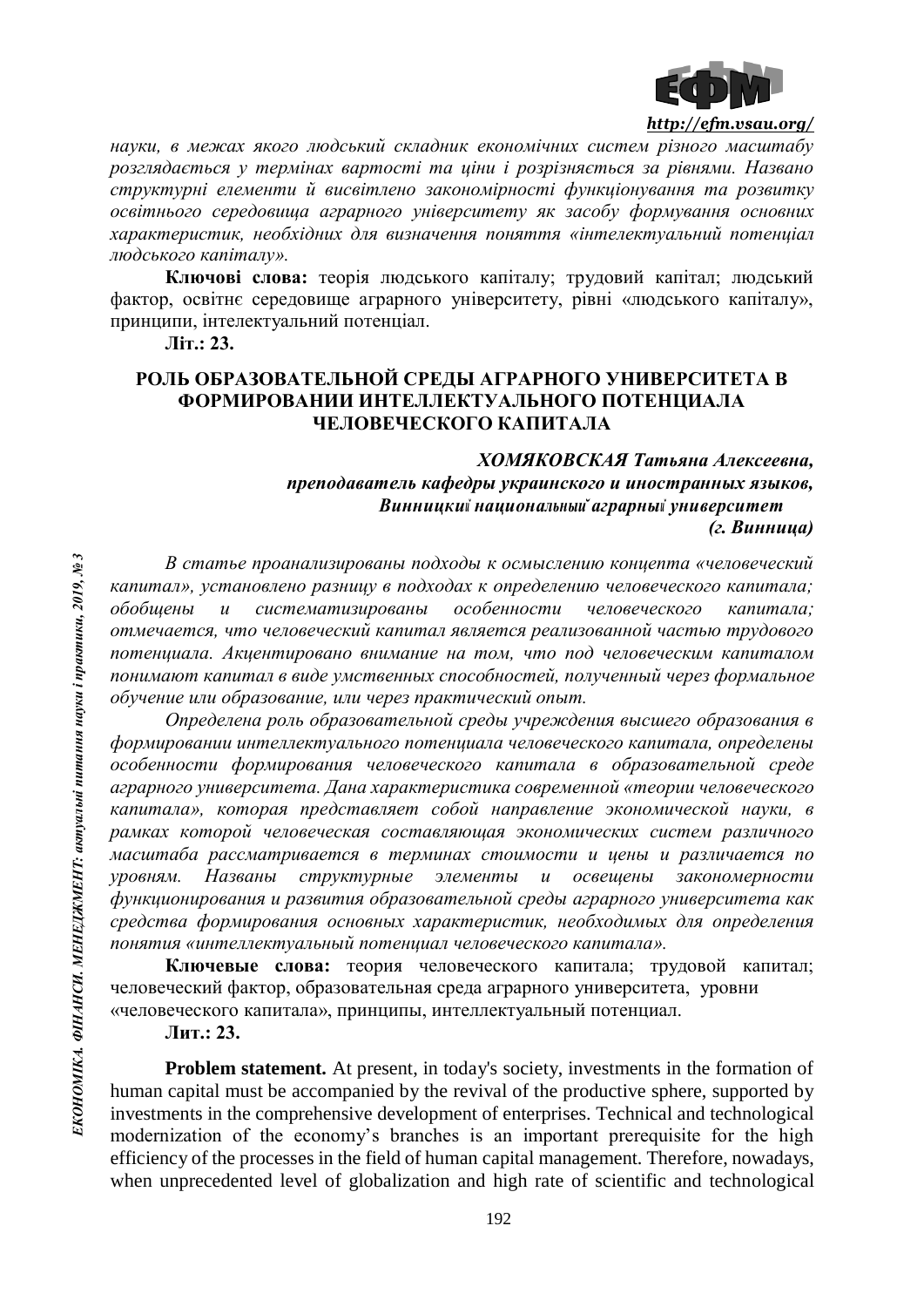

progress questions the future of each of the developing countries, ignoring the problems of modernization of the society is an impermissible mistake and a strategic miscalculation. So, the sooner one or another state will decide on the course of modernization and provide in practice a functional basis for the implementation of the relevant plans, the greater will be the probability that it will succeed in progressing to the stage of post-industrial development, in which knowledge will be able to prove itself as capital [1, p. 514].

According to various data, in the structure of national wealth of developed countries human capital ranges from 50 to 70 percent and is steadily increasing. Forecasting the prospects for global development, Deutsche Bank experts point out that namely human capital – investments in education, training and health – is crucial for the GDP growth [2]. Scientists have shown that the formation of human capital takes place through the development of the individual in the family, through the mechanism of social interaction and communication and through the mechanisms of socialization and professionalization in the appropriate institutional environment (education and culture, information space, production system, educational environment of the educational institution). Therefore, the concept of modern higher education should be based on a combination of such important elements: training should be educational in character, undergraduate training should have professional orientation; in the process of training, one of the most important elements is the upbringing of culture, morality (this concerns the whole system of education); professional training of the future specialist should be carried out in close connection with practical activity; the state should finance education giving the priority to deficient areas and specialties, contribute to the growth of the intellectual potential of the nation; the process of education, professional development, self-education should be continuous, and this should be understood by both educators and those who study, because it is the requirements of time [3].

T. Schultz and G. Becker considered investment in education as the basis for the development of human capital, the effectiveness of which, according to their calculations, makes 12-14 percent of annual profit. Unlike those researchers, the American Nobel Prize laureate Michael Spence on the base of his own theory of market signals [4] has argued that the level of education of an employee does not directly affect his performance, but is onlya "signal" about that this employee has the potential to increase the effectiveness of his work [5, p. 940].

An important point for our study is the position according to which "human capital is an implemented part of labor potential". According to this point of view, it is labor potential that represents the capabilities of a person who, in certain circumstances, either generates income, acquiring signs of human capital, or not. At the same time those elements that did not find application are characterized as unrealized parts of labor potential. The validity of such an understanding of the stated opinion is confirmed by the following thesis: human capital, in its conditional and simplified form, can be interpreted as labor potential, which is realized in the market place under recognition of the productive nature of investments in the human economy. Talking about labor activity, we consider it quite logical to call the corresponding force "working", which, like electricity in the world of technology, drives various "means" of labor: the human body itself and the components of his intelligence (knowledge, skills, aspirations). Due to using the forces of the body, a process of acquiring knowledge and skills takes place, which in their turn will form the basis of such concepts as labor potential and human capital. No less important is the fact that knowledge, abilities and professional skills, as values, can't be consumed by man as wealth[6].

Some scholars [6] determine education to be the most important asset of human capital. It can be considered not only as a means of increasing future incomes, but also as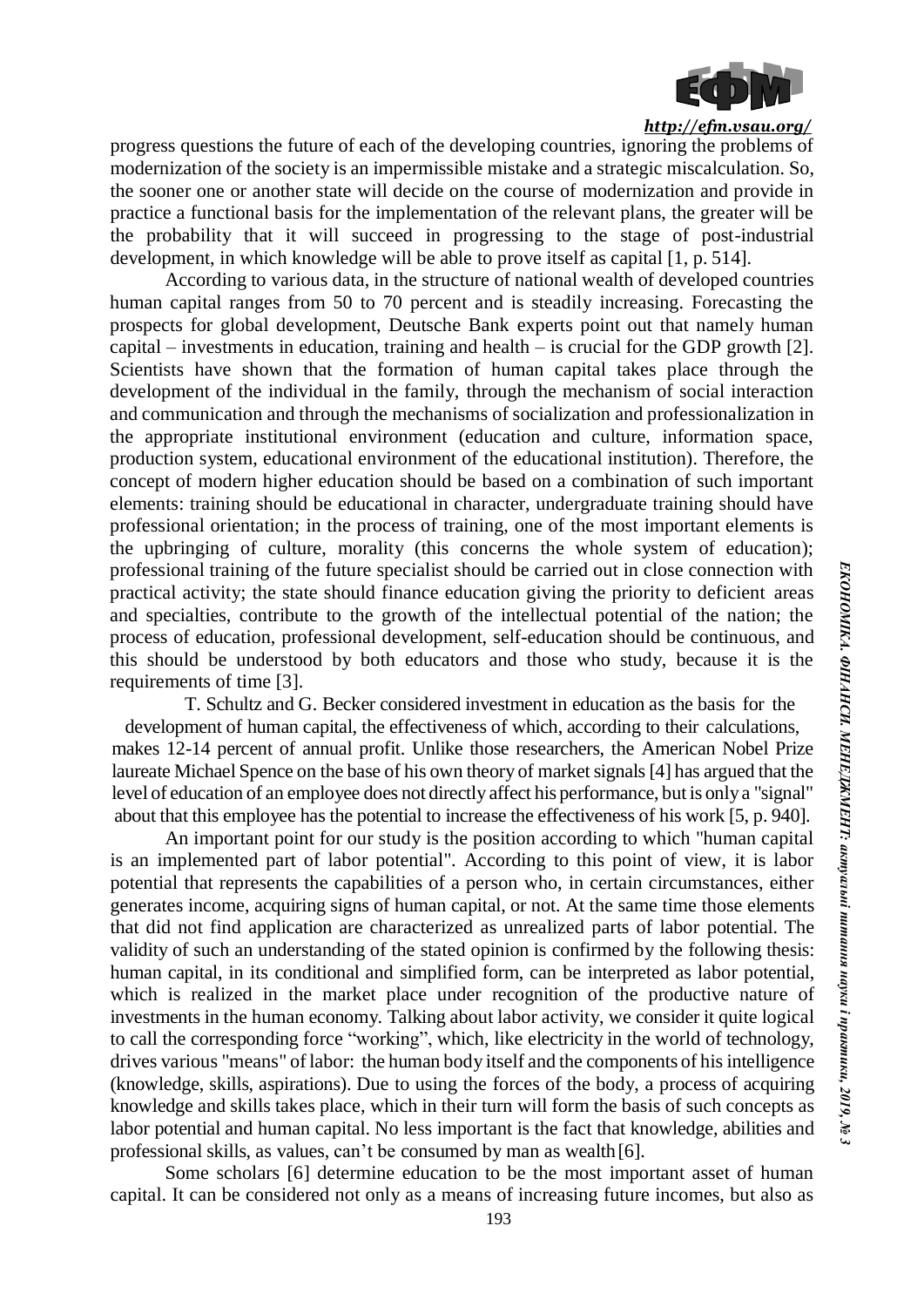

an ability to create self-generation or self-investing in human capital. This is explained by the fact that due to education, the person by means of the use of labor potential increases not only material goods, which are then used to meet physiological, social and other needs, but also improves his skills, professional abilities and competences. At the stage of multiplication and enrichment of human capital great importance has state regulation of demand and supply in the labor market in cooperation with enterprises and organizations, namely, licensing and, accordingly, training specialists of those professions that are necessary for the development of the country's economy.

**Analysis of recent research and publications.** Analyzing the content of the economic category "capital", D. Melnychuk [1] compares different interpretations of the concept "human capital", defines the criteria that are suitable for assessing the legitimacy of certain theoretical judgments regarding its nature and role in the modern world.

The problem of capital was studied by representatives of various scientific schools. Particular milestones of the neoclassical analysis were the welfare theory of H. Sidgwick (1838-1900) and A. Pigou (1877-1959), the neoclassical approach of B. Clarke (1847- 1939), the regulation of the cycle theory of C. Wicksell (1851-1926), the theory of economic development of J. Schumpeter (1883-1950), the theory of capital, interest and money of I. Fischer (1867-1947) [1, p. 28].

A significant contribution to the study of the economic content of the category of "knowledge" as a factor of development of human capital was made by foreign and domestic scholars: V. Bazylevych, G. Becker, D. Bell, I. Bodnar, E. Makarenko, V. Semynozhenko, L. Fedulova and others. However, in modern science the role of the environment in shaping human capital, its intellectual component is not sufficiently studied.

**Goals setting.** The purpose of the article is to find out the role of educational environment in the formation of human capital, to distinguish between ways and methods,conditions and other factors of the agrarian university educational environment organization, which influence the formation of the intellectual component of human capital

in agrarian sector.

**Presentation of the main material of the research.** Nowadays the thesis about the emergence in the developed countries of the so-called "new economy", "knowledge economy", based on the achievements of information and technological revolution isbeing spread in the world. In preindustrial and industrial societies the main sources of economic development were material factors. Now the formation and development of a post-industrial society is based on human capital, and "new economy" – on knowledge as a source of wealth of the society. With the emergence of global knowledge markets, intellectual potential becomes a factor of the country's competitive advantage. At the heart of economic power and competitiveness of the country lies the work of many millions of people [7, p. 298].

It was investigated that the most important criterion for the level of development of the country as a whole is the level of its human development, which is based on knowledge as an intellectual component of human capital. An important trend in the development of the world economy at the present stage is the process of intellectualization and formation of a knowledge-based society, in which economic well-being is determined by high technologies, innovative capabilities and the level of intellectual development of the society. A gradual transition to an innovative model of economic development is taking place. The humanitarian type of economic development comes to replace the industrial one, which is also called the "post-industrial" type, the driving force of which is the scientific knowledge, creative and intellectual potential of human resources. According to A. Tofler,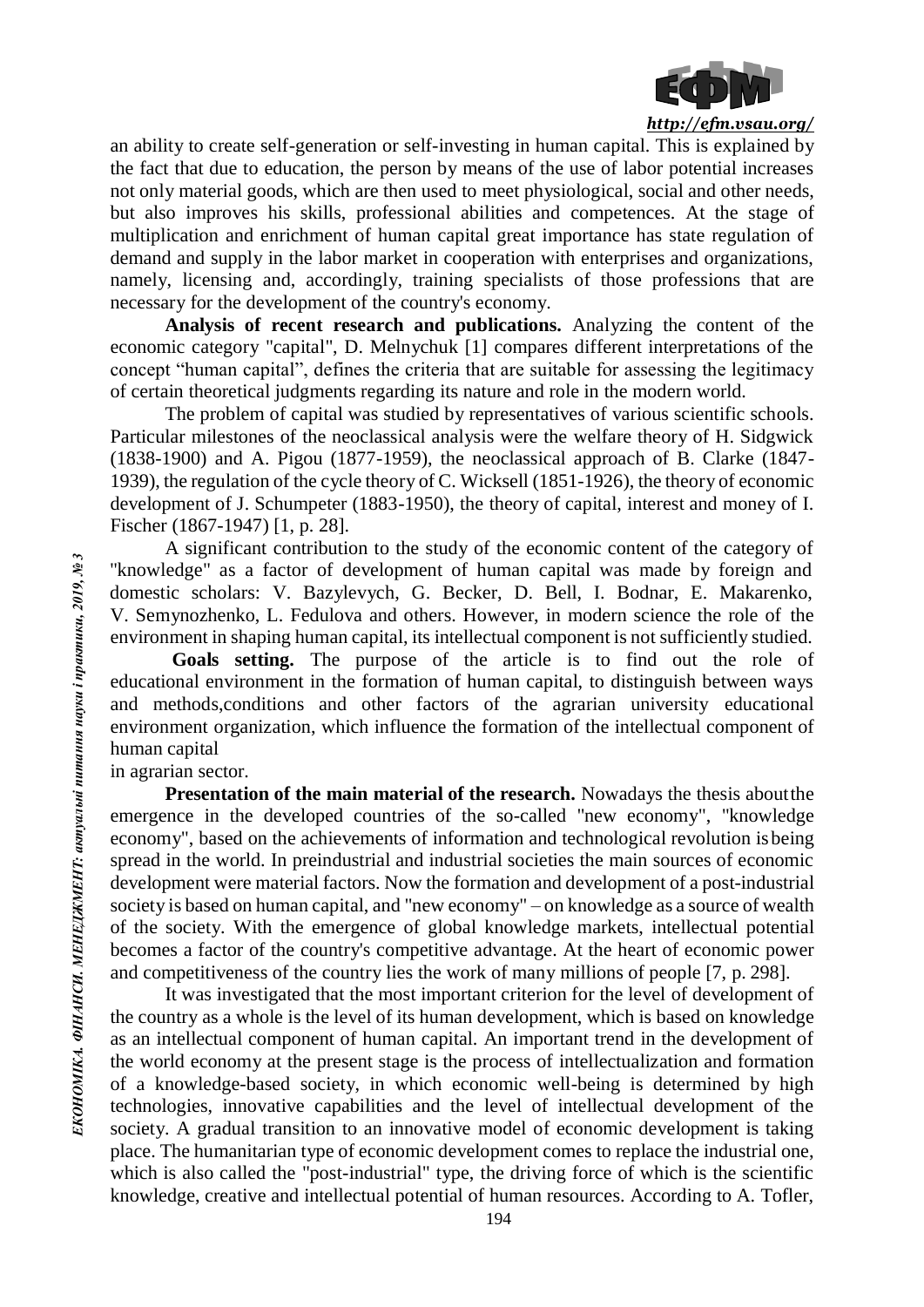

there is a movement from the economy of the workforce to the brain power economy, and in the new society information and knowledge are the main factors of production [8].

The notion of intellectual capital in its modernsense appeared relatively recently, at the end of the twentieth century, thanks to the Swedish economist L. Edvinsson. L. Edvinsson and M. Malone are considered to be the initiators of economic thought on the theory of intellectual capital.

Understanding of another notion, namely, the concept of "educational environment", which creates conditions for the development of intellectual potential of human resources, is very important for our study. Scientists distinguish different structural components of the educational environment. Thus V. Yasvin [9] defines them as follows: spatial-subject – refers to premises for conducting classes and organization of work of auxiliary services and adjacent to these places territory, etc.; social – extends to the process of ensuring mutual understanding between subjects, the predominance of their positive mood, unity and consciousness in actions; psycho-didactic – considers the content and teaching methods, is determined by the psychological goals of constructing the educational process, is ensured by the correspondence between goal-setting, content and procedural content, on the one hand, and psychological, physiological and age peculiarities of students' development, on the other.

In the *structure* of the educational environment Yu. Kulyutkin, S. Tarasov [10, p. 6] distinguish the following components:

- *spatial-semantic* – architectural and aesthetic organization of living space (architecture of premises, interior design, spatial structure of educational and recreational facilities, the possibility of their spatial transformation, etc.); symbolic space (varioussymbols);

- *methodical* – content sphere (concepts of education and training, educational and training programs, textbooks, manuals, etc.); forms and methods of organization of education (research societies, structures of self-government, etc., discussions, conferences, excursions, etc.);

- *communicative-organizational* – peculiarities of the subjects of educational environment (status, roles, sexual and national peculiarities of students and teachers, their values, attitudes, stereotypes, etc.);

- *communicative sphere* (style of communication and teaching, spatial and social density of subjects of education, etc.);

- *organizational conditions* (peculiarities of managerial culture, presence of creative associations of teachers, initiative groups, etc.).

As *structural components* of the educational environment the physical environment, human factors, training programs are distinguished. The term "physical environment" refers to architecture, design, size, structure of premises and the ease of their spatial transformation as needed; available opportunities for spatial displacement of students, etc. Thus the concept of "educational environment of the university" D. Binetska [11] regards as a systemic formation, an artificial socio-cultural environment of the subject of learning and includes the content of teaching, a variety of facilities and teaching methods that can provide productive research activity of the student. In general, modern economic science determines "capital" as a complex, multidimensional category, the evolution of which has reflected the historical process of the development of nature, forms of movement, dynamics and structure of commodity production [12, p. 290].

Western theoretical scientists stressed the need for investment in education and human health, the importance of education throughout the whole life. They also understood the important role of all parts of society in human capital formation: a family that ensures bringing up and provides investment in education; an enterprise that creates conditions for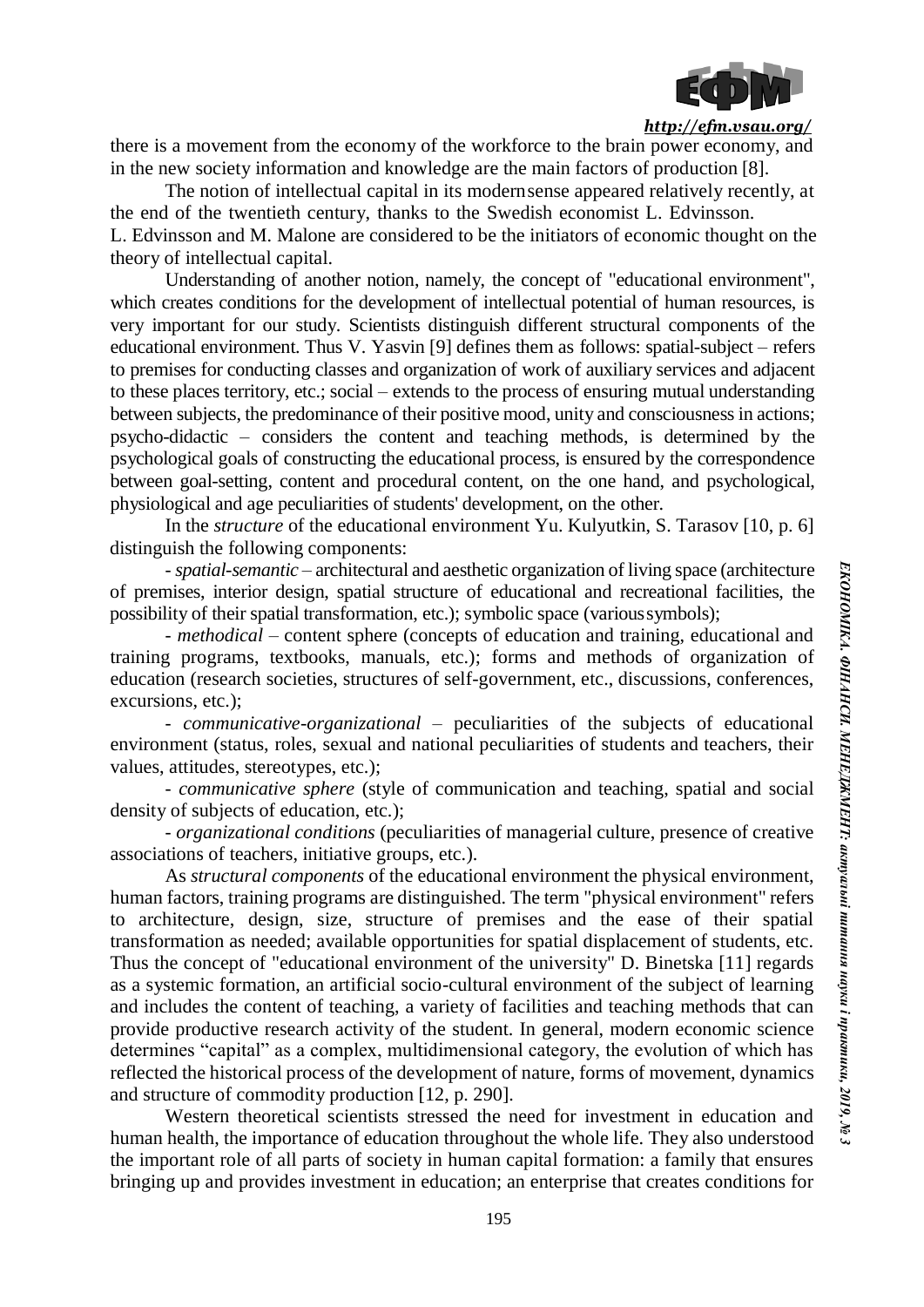

the life and development of a human as a creative person; and the state, which should create conditions for the harmonious development of a person in society, as well assume more important functions of human capital management – public investment in the development of education, health, culture, wage regulation and labor market, the level of property differentiation in the society, regulation of legal relations in this sphere and others. Edwin J. Dolan understands human capital as "capital in the form of mental abilities acquired through formal training or education, or through practical experience" [13, p. 250]. C. Fischer [14] gives the following definition: "Human capital is the degree of incarnation in a person the ability to generate income. Human capital includes innate abilities, talent, education, qualifications acquired".

The modern "theory of human capital" [15] embodies the direction of economic science, within which the human component of various economic systems is considered in terms of value and price and varies by definition into three levels:

- on a *personal level* human capital refers to the knowledge and skills that a person has acquired through education, training, practical experience (while using his natural abilities) and through which he can provide valuable production services to other people. At this level human capital can be compared with other kinds of personal ownership (property, money, securities) that generates income, and we call it personal or private human capital;

- on the *microeconomic level* under human capital we mean the combined qualifications and professional abilities of all employees of the enterprise, as well as the achievements of the enterprise in the efficient organization of work and personnel development. At this level human capital is associated with the production and commercial capital of the enterprise, since profits are derived from the efficient use of all types of capital;

- on the *macroeconomic level* human capital includes accumulated investments in such fields as education, vocational training and retraining, vocational guidance and employment services, health improvement, etc., is an essential part of the national wealth of the country, thus we call it national human capital [5].

Humanity has taken a decisive step from primitive to advanced knowledge, passed from the priority of professional skill, which was formed as a result of self-study and continuous repetition of the same type of production functions, to the priority of professional competence – the result of long learning and significant investments in education, which also marked the emergence of a fundamentally different form of capital – human one. According to O. Grishnova, the use of the category of human capital implies that person's productive abilities are his inalienable personal property that acquire forms of capital as a result of the long historical development of social relations regarding the use of these abilities only under certain conditions of a developed market economy at the present stage of development of civilization [16, p. 13].

Scholars [1] sometimes replace the definition of "human capital" with such concepts as "labor potential", "labor force", "labor resources", "human factor". N. Krotova proposes to include in the structure of human capital not only the ability of people to productive labor, but also the social, psychophysical and cultural abilities of man [17]. Yu. Bychenko distinguishes cultural capital within human capital [18]. Other researchers [19] give the following definition of human capital: this is a set of creative abilities, personal qualities and motivation of individuals which they possess, are accumulated at the expense of investments and are used in one or another sphere of social production during the working life of workers aimed at receiving higher income in the future. I. Nikitina believes that in the definition of human capital focus should be make on the growth of national wealth of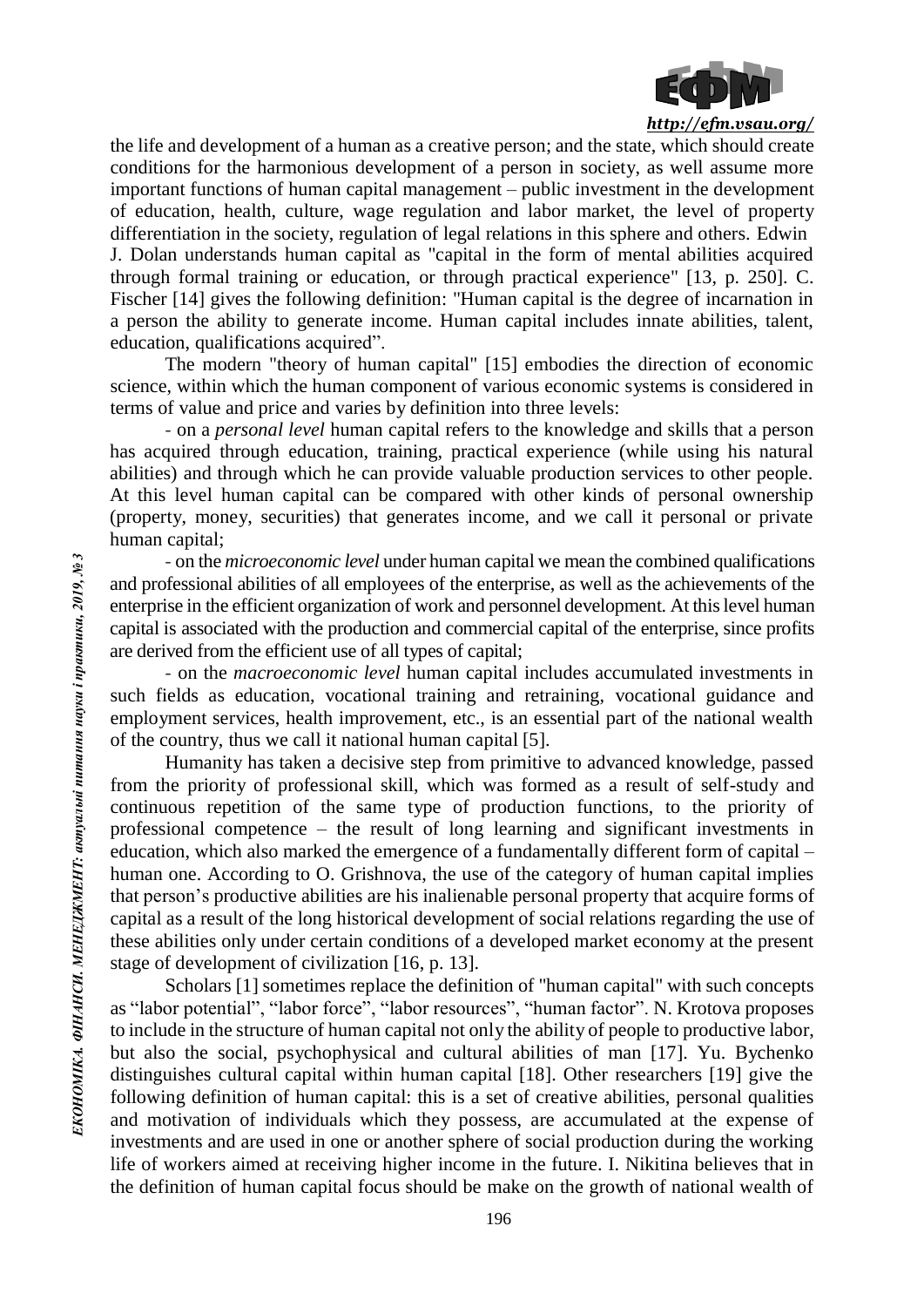

the country [20].

In our study, human capital is understood as "formation or development, as a result of investment and accumulated by a person (persons) certain stock of health, knowledge, skills, abilities, motivations, which is purposefully used in one or another field of social production, contributes to the growth of labor productivity and due to this, affects the growth of income (earnings) of its (human capital) owner "[21]. One should draw attention to several key points arising from this definition: firstly, human capital is not just a set of specified characteristics, namely, formed or developed as a result of investment and accumulation a certain stock of health, knowledge, skills, abilities, motivations; secondly, it is such a stock of health, knowledge, skills, abilities, motivations, which is appropriately used to obtain useful result and contributes to the growth of labor productivity; thirdly, the use of human capital naturally leads to the increase in the earnings (profits) of its owner; fourthly, such an increase in income stimulates further investment in human capital, what leads to further growth of earnings.

Industrial society is identified through the quantity of goods that determine living standards, while a post-industrial one is characterized by the quality of life measured by services and various conveniences (health care, education, leisure and culture) thatbecome accessible and desirable for everyone. At this stage, the influence of a new type of consciousness becomes noticeable [1]. As O. Grishnova observes, there are several reasons for the emergence of interest in the concept of "human capital". First, it is the general pattern of development of modern science as a whole, which manifests itself in scientists' attention focused on researching human problems. Second, it is recognition of the fact that the activation of creative human potentials, the development of highly skilled labor is themost effective way to achieve economic growth [1, p. 7]. According to A. Korovskiy, the emergence of the category of "human capital" is due to the fact that since the middle of the previous century, the satisfaction and development of human needs has become not only the ultimate goal of economic activity, but also the moment of carrying out, realization of the economic process, autonomous, independent factor in economic development [22, p. 13]. Scientists [3] emphasize several important features: these are the assets that a person has in the form of innate qualities: physical, psychological, intellectual, as well as those qualities, abilities that a person acquires during his lifetime (knowledge, skills, motivation); these are assets that require significant investments; these are assets that generate income over a period of time. In other words, a person's ability to realize embodied in means of production knowledge is intellectual capital.

**Conclusions.** In modern scientific discourse, some researchers focus on human capital as a source of income, some foreign analysts even count the value of human capital both for national economies as a whole and for an individual, calculating the rate of return on human capital, what allows assessing the efficiency of investments in education and production training of personnel. It is believed that in this case, the rate of return acts as a regulator of investment distribution between different types and levels of education and between the education system as a whole and the economy [23].

Other scholars regard a human as a personality with his psychological and spiritual and moral qualities, and capital is seen as a complex category: not only as money, but also as a nation's capital, which includes intangible assets. To summarize, we can say that human capital is characterized by the following features: it is the assets that a person has in the form of innate qualities: physical, psychological, intellectual, as well as those qualities, abilities that a person acquires during his lifetime (knowledge, skills, motivation); these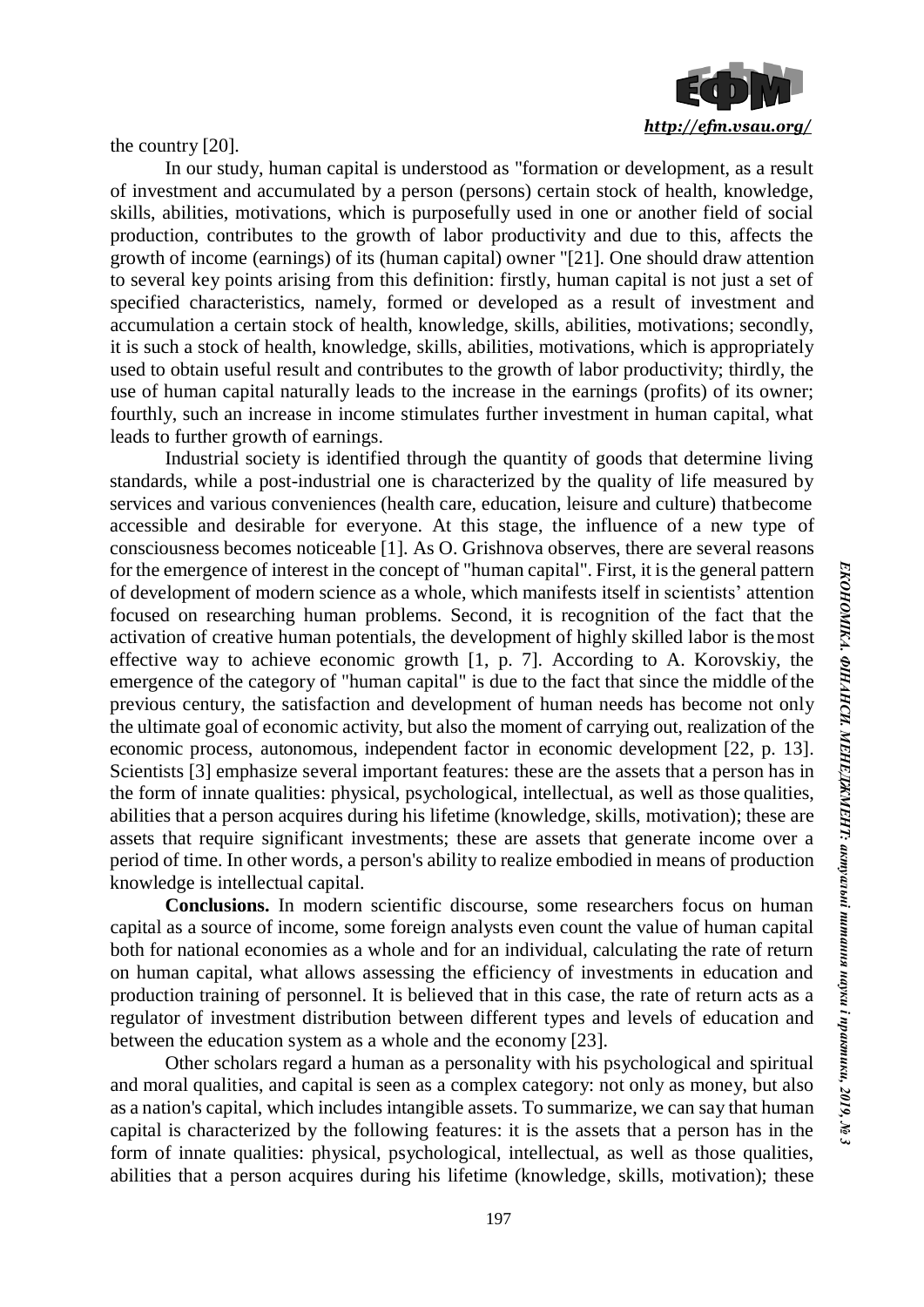

assets require significant investments; they generate income over a period of time. An appropriately organized "educational environment" is intended to create conditions for the development of the intellectual potential of human resources, which will ensure the ability of a person to realize his knowledge from the point of view of multiplication and enrichment of human capital.

The prospect of further research is seen in identifying the conditions for the formation of the intellectual component of human capital in institutions of higher education and ways of its implementation in the agrarian sector.

#### **References**

1. Melnychuk D.P. (2015). *Liudskyi kapital: priorytety modernizatsii suspilstva u konteksti polipshennia yakosti zhyttia naselennia* [Human capital: priorities of modernization of society in the context of improving the quality of life of the population]. Zhytomyr: Polissia, 564 [in Ukrainian].

2. *Aktualnyie voprosy: globalnyie tsentry rosta. Issledovanyia Deutsche Bank* [Current issues: global growth centers. Research of Deutsche Bank] Retrieved from[:http://129.35.230.60](http://129.35.230.60/) /PROD/CIB\_INTERNET\_ENPROD/PROD0000000000190080.pdf [in Russian].

3. Kompaniiets V.V. *Liudskyi kapital: vyznachennia, osoblyvosti, vidtvorenia*  [Human Capital: Definition, Peculiarities, Reproduction] Retrieved from: [http://stp.diit.edu.ua/article/viewFile/15793/37569 \[](http://stp.diit.edu.ua/article/viewFile/15793/37569)in Ukrainian].

4. Spence M. (1974). *Market Signaling: Informational Transfer in Hiring and Related Processes.* Cambridge, Harvard University Press.

*5.* Fonariova T.A. *Liudskyi kapital yak ekonomichnyi, kulturnyi i sotsialnyifenomen* [Human capital as an economic, cultural and social phenomenon]. *Ekonomika i suspilstvo – Economy and Society*, 2017, 9, 40-946 [in Ukrainian].

6. Koliadenko D.L. (2017). *Liudskyi kapital – faktor instytutsionalnoi transformatsii v APK* [Human capital as the factor of institutional transformation in the agroindustrial complex] *Efektyvna ekonomika – Effective economy*, no. 5. Retrieved from:http: [www.economy.nayka.com.ua/?op=1&z=5620 \[](http://www.economy.nayka.com.ua/?op=1&z=5620)in Ukrainian].

7. Rudakova O. V. (2006). *Chelovecheskiy kapital v epohu globalizatsii* [Human Capital in the Age of Globalization]. *Intellektualnyie sily chelovechestva i garmoniia mirovogo razvitiia – Intellectual Forces of Mankind and Harmony of World Development.*  Sankt-Peterburh, Orel: NTs "Planetarnyi proekt", Orel HTU, 1, 298-301[in Russian].

8. *Informatsiia ta znannia yak novitni faktory suspilnoho vyrobnytstva* [Information and knowledge as the newest factors of social production] Retrieved from: [http://www.geograf.com.ua/geoinfocentre/20-human-geography-ukraineworld/269](http://www.geograf.com.ua/geoinfocentre/20-human-geography-ukraineworld/269-) ref22041103 [in Ukrainian].

9. Iasvyn V.A. (2000). *Psikhologo-pedagogicheskoie proektirovaniye obrazovatelnoy sredy* [Psychologic-pedagogical design of educational environment]. *Dopolnytelnoe obrazovanye – Additional education*, 2, 16-22 [in Ukrainian].

10. Kuliutkin Yu. (2001). *Obrazovatelnaia sreda i razvitiye lichnosti* [Educational environment and personality development]. Novyie znaniya – New knowledge, 1, 6-7 [in Ukrainian].

11. Binetska Daria. *Osvitnie seredovyshche universytetu yak zasib formuvannia*  doslidnytskykh umin maibutnikh uchyteliv inozemnykh mov [Educational environment of the university as a means of forming the research skills of future teachers of foreign languages] Retrieved from: [www.enpuir.npu.edu.ua/.../Nvmdup\\_2016\\_1\\_4%20bin.pdf](http://www.enpuir.npu.edu.ua/.../Nvmdup_2016_1_4%20bin.pdf) [in Ukrainian].

12. Bazylevych V.D. (2006). *Ekonomichna teoriia. Politekonomiia* [Economic theory. Political economy]. Kyiv : Znannia, 631 [in Ukrainian].